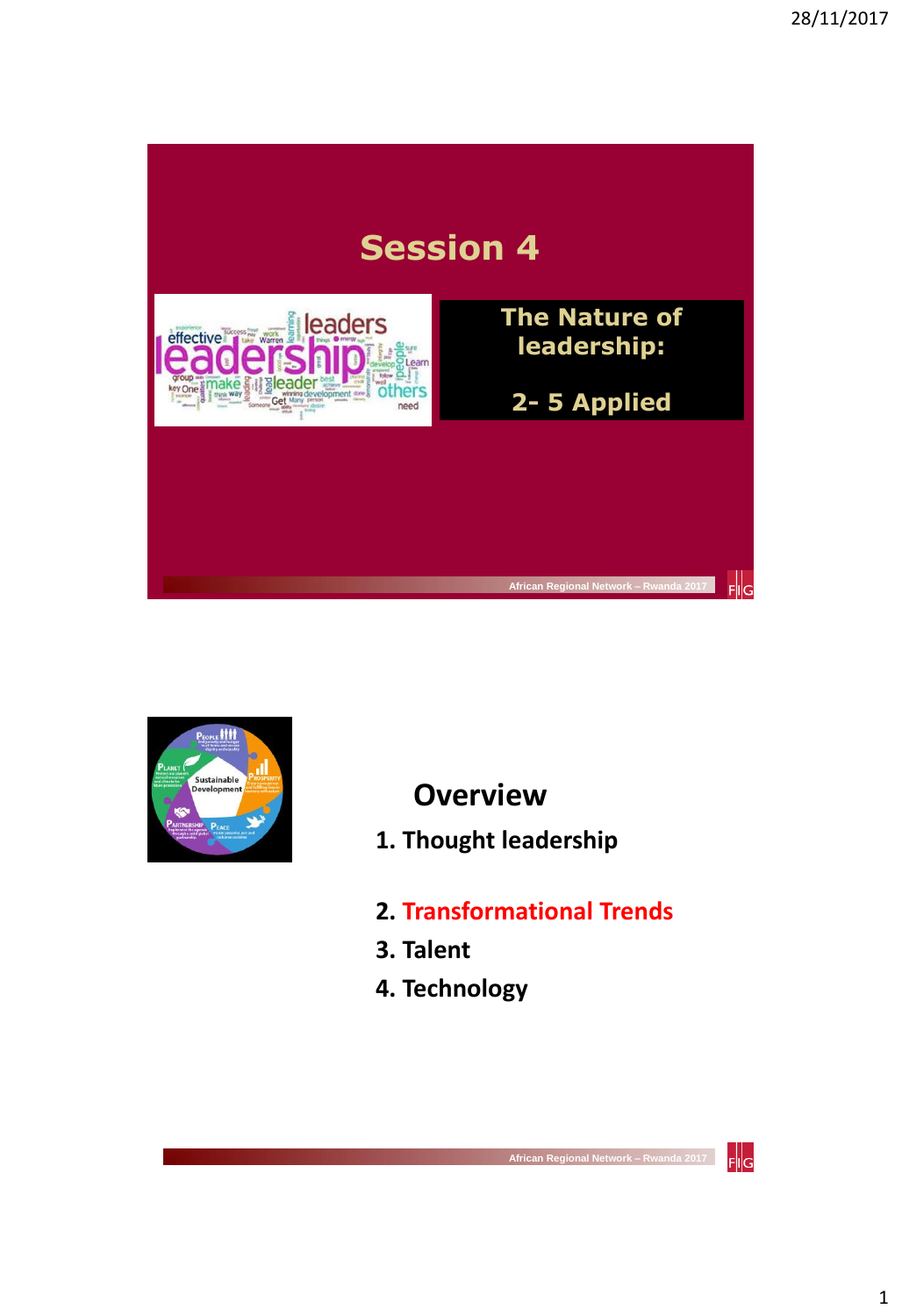## **2. China's Leadership story: One Belt (Land) – One Road (Marine)**

#### **OBOR China ambitious foreign policy**

- **A network** *of interconnected, complementary initiates* to further develop enhance and integrate economics of the Eurasian landmass from the East China to the West of Europe.
- **Financing circa \$150bn** of infrastructure spending p/a in countries to China's south and west (along the old silk rd)
- Trans-continental **integration is multifaceted**: Physical network of highways, railways, pipelines, logistics hubs, special economic zones and commercial centres



**OBOR**



:lla



- OBOR a **significant** intensification of trade flows across the whole of Eurasia
- Building on the former original silk road, over 500 yrs. ago (frans Paul V der putten Clintendael Inst Netherlands)
- The silk road **trading route revival** has been around for at least 20 years: Kazakhstan, Azerbaijan conference in 1999

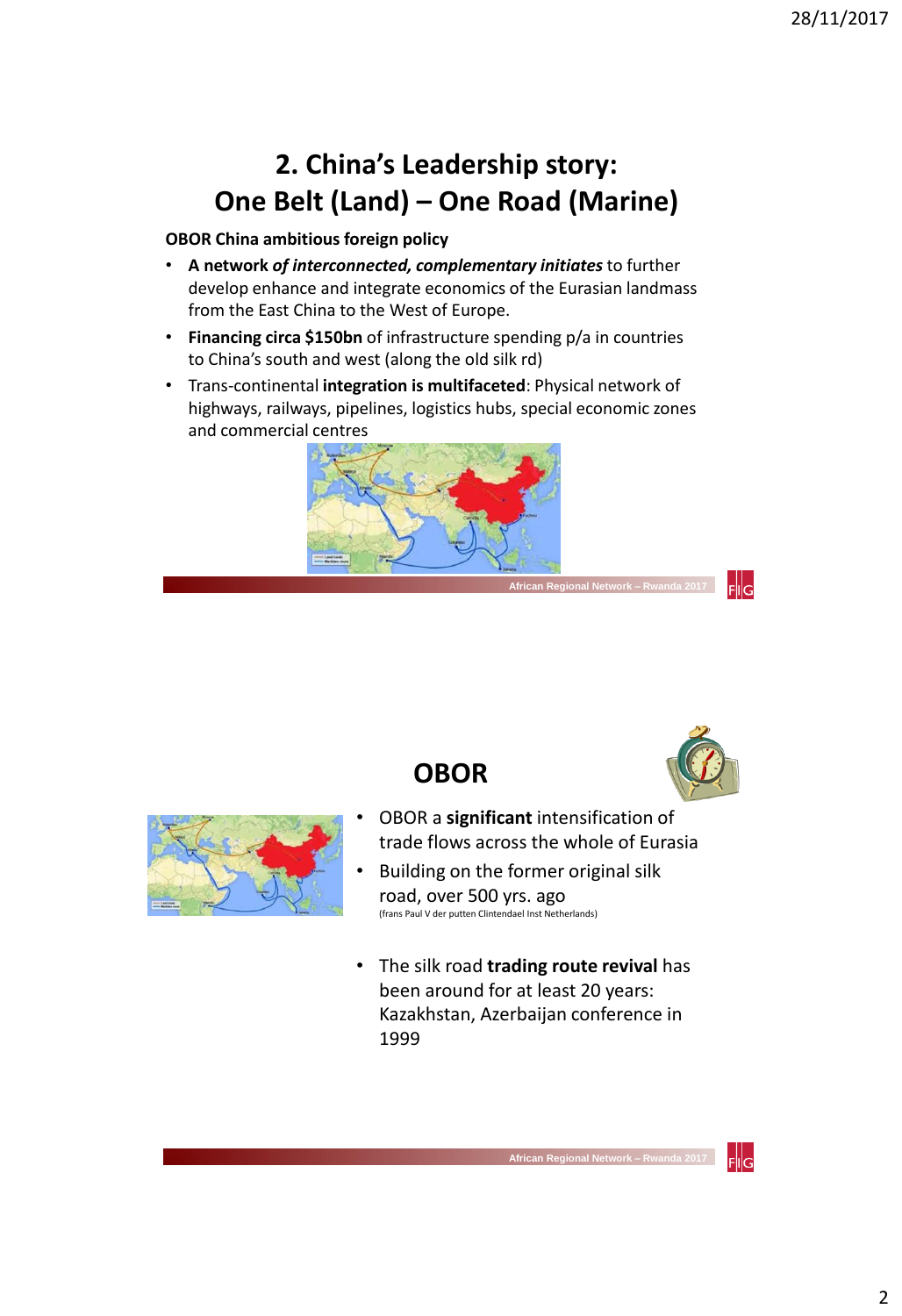### **OBOR**



- **Politically:** consists of bilateral and multilateral trade deals, transportation pacts and customer agreement, and create new markets for Chinese firms and new spheres of influence for China government
- **Financially:** a playground for big development banks like Asian DB, World B, newly formed China led Asian Infrastructure Investment Bank
- **Socially:** a mechanism to create new jobs and education opportunities

 **African Regional Network – Rwa** 

### **OBOR Leadership Challenges**

Realistically still finding its feet:

- **Internal:** relationships built between province (their OBOR plans)
- **Speed:** Projects are going ahead too fast, so costly mistakes
- **Partnership :** locals wary of heavy handedness
- **Scale:** countries fear being over whelmed & Loans e.g China Exim bank accounts for a third of Kyrgyzstan's foreign debt (economist)
- **Country politics:** both long for + dread Chinese investment! (econ)
- First steps to lead change, an approach:
	- **Open debate** with local NGO's + banking syndicates with international institutions ( pension funds sovereignty wealth etc)
	- Promises the finance and political will necessary to turn the dream into a reality, essentially a framework to guide +\$1trillion investment

3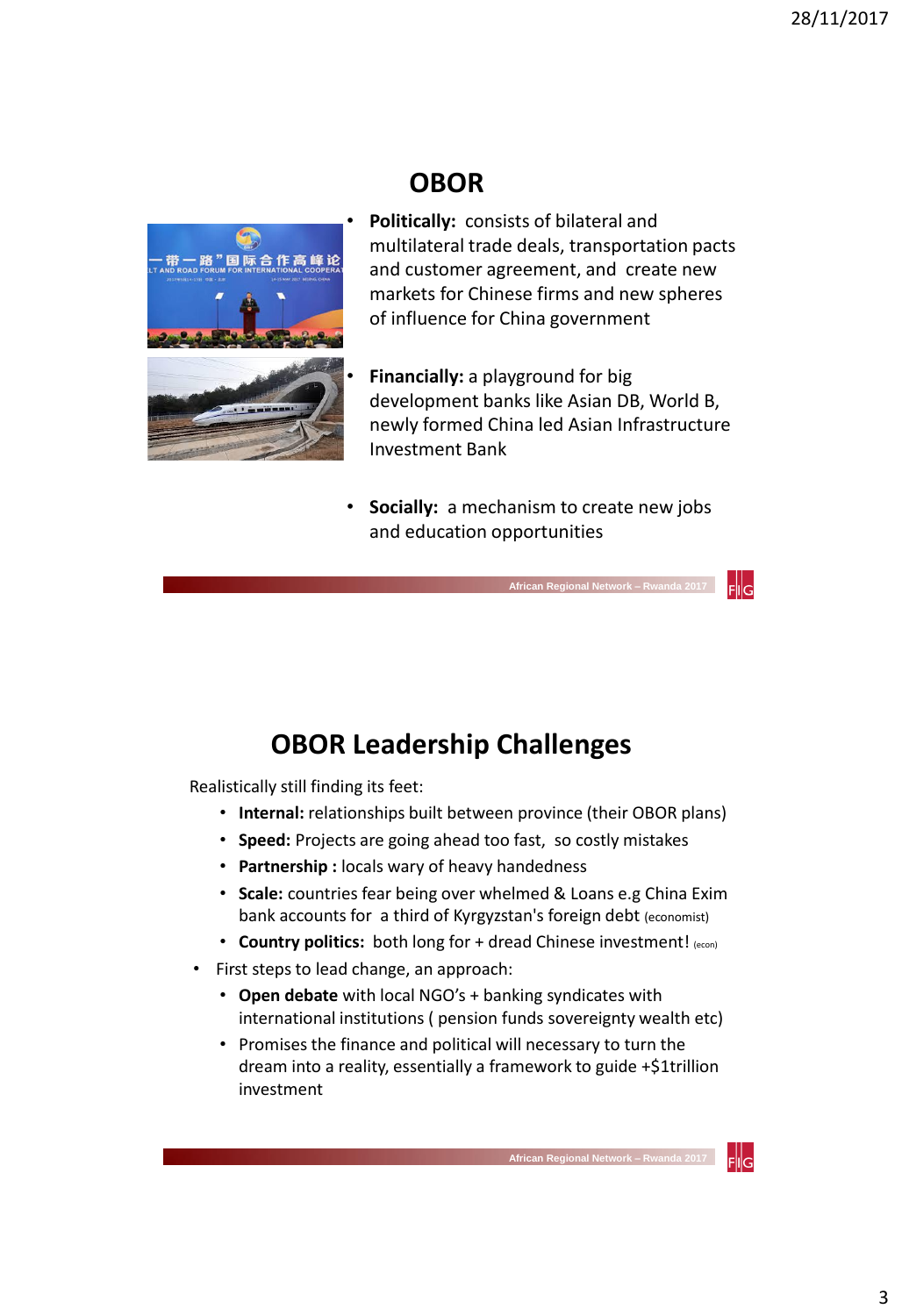### **Development is booming along the road**





- **China Kazakhstan border** giant free trade zone open for business
- **Western European,** western china highway east coast china to St Petersburg nearing completion
- **China- Pakistan** economic corridor
- **Sri Lanka deep-sea** port and entire financial district being integrated into maritime silk road
- (Planned) **Belarus and Germany-** facilities being considered for expansion
- *Above all, the belt and road express has left the station. China is merely trying to improve the on-board service…..*

 **African Regional Network – Rwanda 2017** 

Acknowledging Road blocks

Leadership to overcome:

- $\bullet$  $1<sup>st</sup>$  political bottlenecks, nation states territorial conflicts, nation states rivalries – **geopolitics and stability** counts!
- 2 nd do countries have **patience and ongoing financial backing necessary to engage** in mass infrastructure building which tends to present slow and very long term returns on investments- countries need to avoid a debt trap.
- 3 rd a drastic shift required if the **private sector will be persuaded to partner** into the endeavour,
	- Private sector to be convinced of profitability.
	- $-$  FDI need assurances that logistics in rail  $+$  roads are reliable as the alternative of ship, air or sea, and
	- China will abide by the rule of law in the event of disputes



FIIG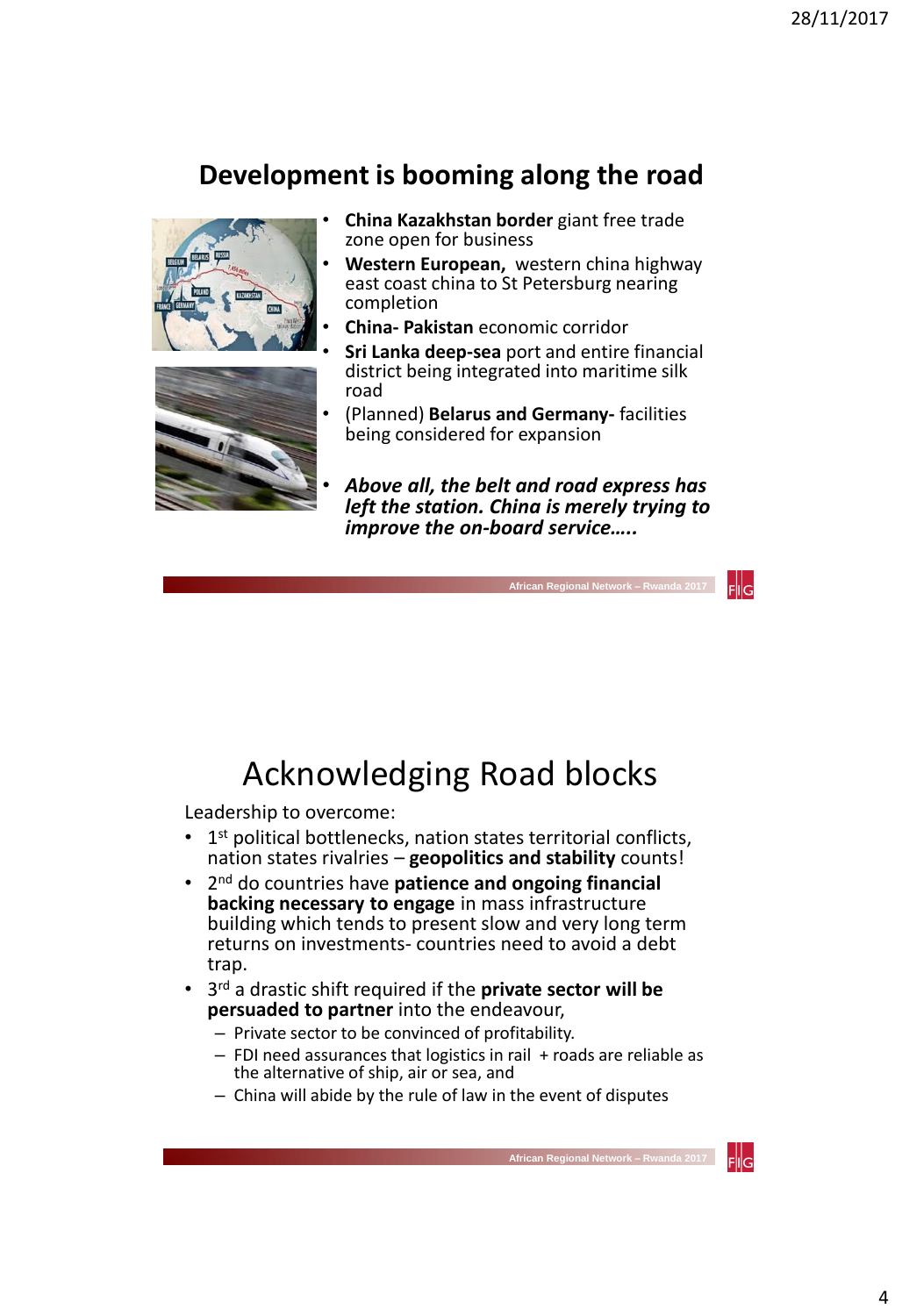

### **Overview**

- **1. Thought leadership**
- **2. Transformational Trends**
- **3. Talent**
- **4. Technology**

# **3. Mind the Gap - Talent**

Stories from ARN, FIG Land professionals:



i. **Connected:** the power of partnerships

- **ii. Collaborate & Create:** Action tools
- **iii.Communicate:** *Generational diversity*
- **iv.Coordinate:** International policy, and
- **v. Contribute:** International policy
- **vi.Connected:** emerging & going forward…….

 **African Regional Network – Rwanda 2017** 

Flig

Flilg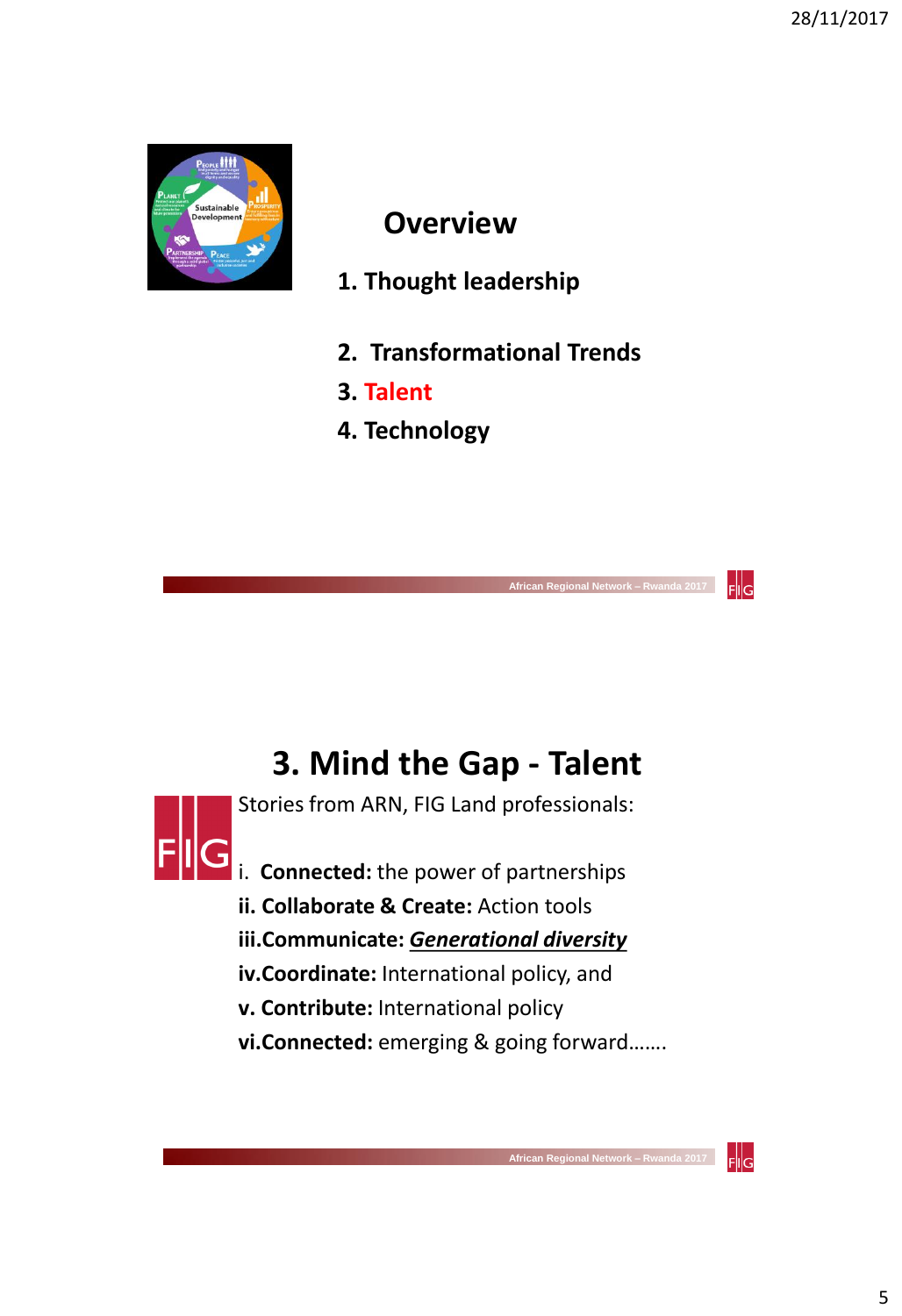### **Collaborate & …..**







Mombasa, Kenya **Cape Town, South Africa** Elmina, Ghana

- ARN Workshop Annual activities, highly participatory
- People 230 attendees over 5 workshops
- Representation from West, East and Southern Africa (12 Nations)
- Member Associations and the Individual surveyor in their every day tasks ……..



#### **Communication: Across the Generations**

- **Younger** generations: digital **quick and promoted** new approaches in our outputs.
- **Recognising four generations beginning to be reflected in** the workplace, consequently

*Greater inter-generational understanding*

• **Attracting young talent** our profession has to remain relevant and attractive to future generations.

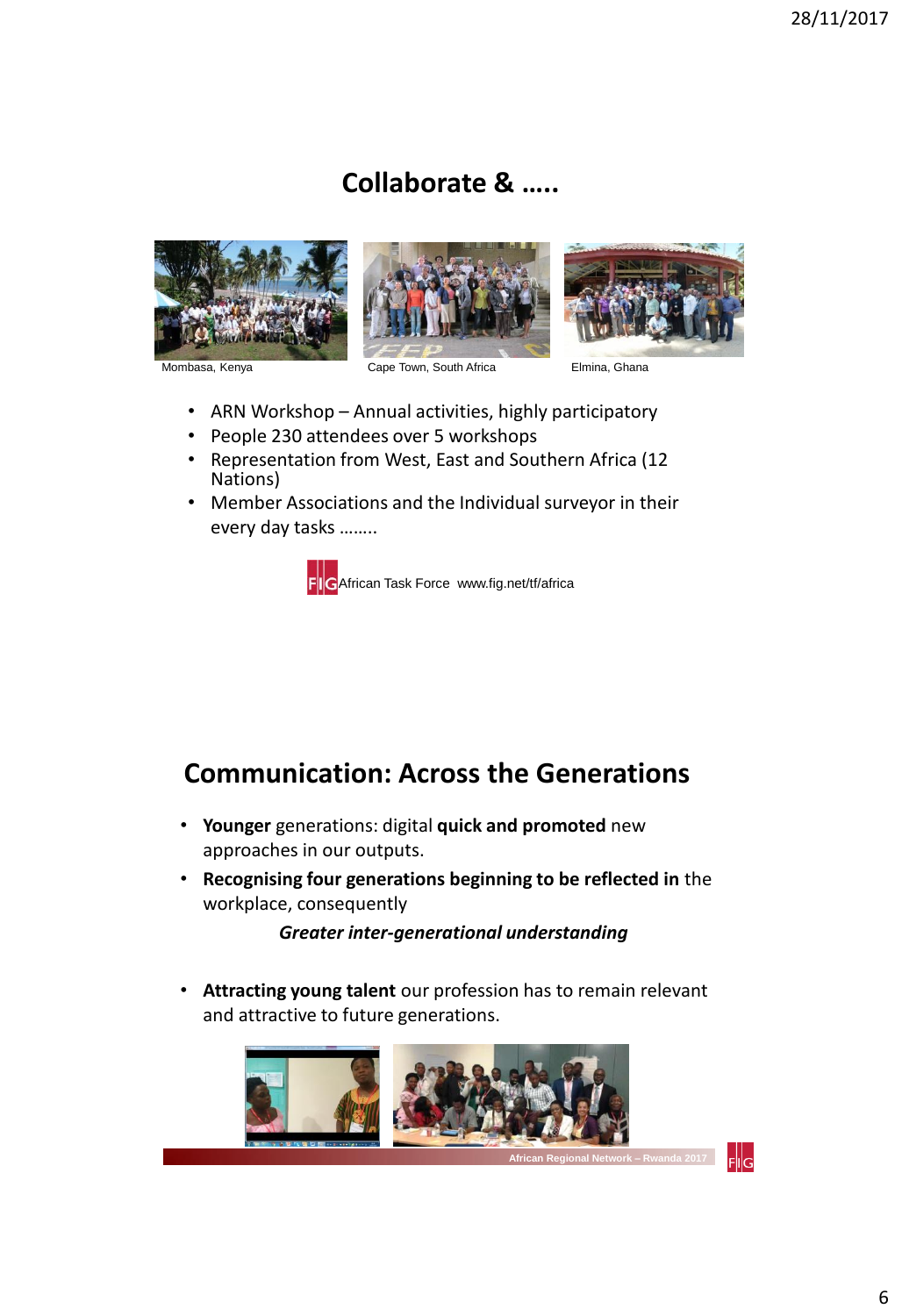# **Land Administration Systems**

**Land Administration Systems provide the infrastructure for implementation of land polices and land management strategies in support of sustainable development.**



**Land Tenure: Allocation and security of rights in lands; legal surveys of boundaries; transfer of property;**  Land Value: Assessment of the value of land and properties; gathering of revenues through taxation;<br>Land-Use: Control of land-use through adoption of planning policies and land-use regulations at various levels; **Land Develop: Building of new infrastructure; implementation of construction works and the change of land-use** 



**Overview**

- **1. Thought leadership**
- **2.Transformational Trends**
- **3. Talent**
- **4. Technology**

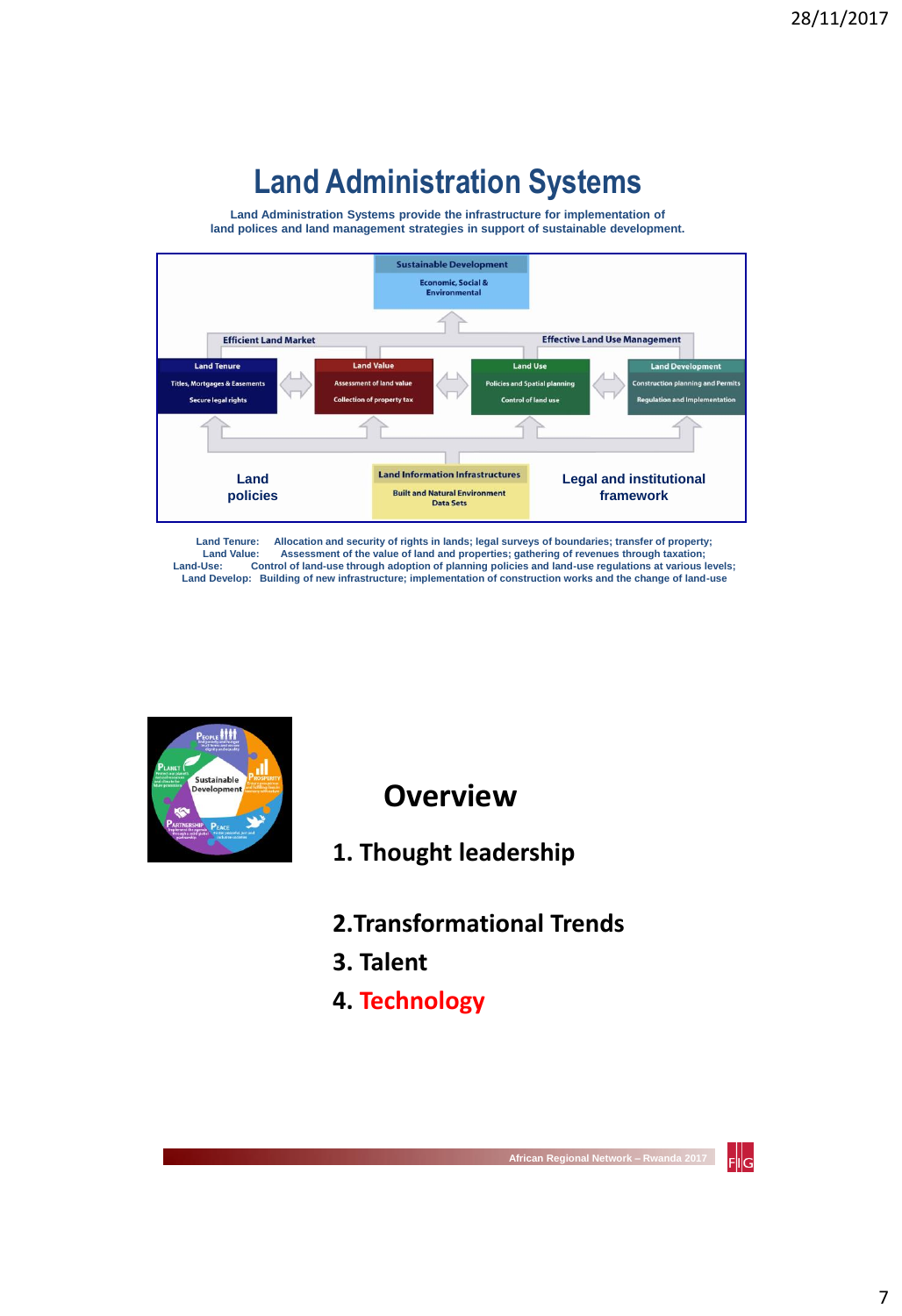# **4. Disruptive technologies**





• *This will change infrastructure needs in ways we cannot yet quantify*

• **Think about**: Autonomous vehicles, drone deliveries, additive manufacturing technologies, renewable or unconventional energy, digitalisation

There will also be disruptions in the way **infrastructure is built,** and these could have significant implications for costs and investment needs

 **African Regional Network – Rwanda 2017** 



**Overview**

- **1. Thought leadership**
- **2.Transformational Trends**
- **3. Talent**
- **4. Technology**



 $F$ <sub>Isl</sub>